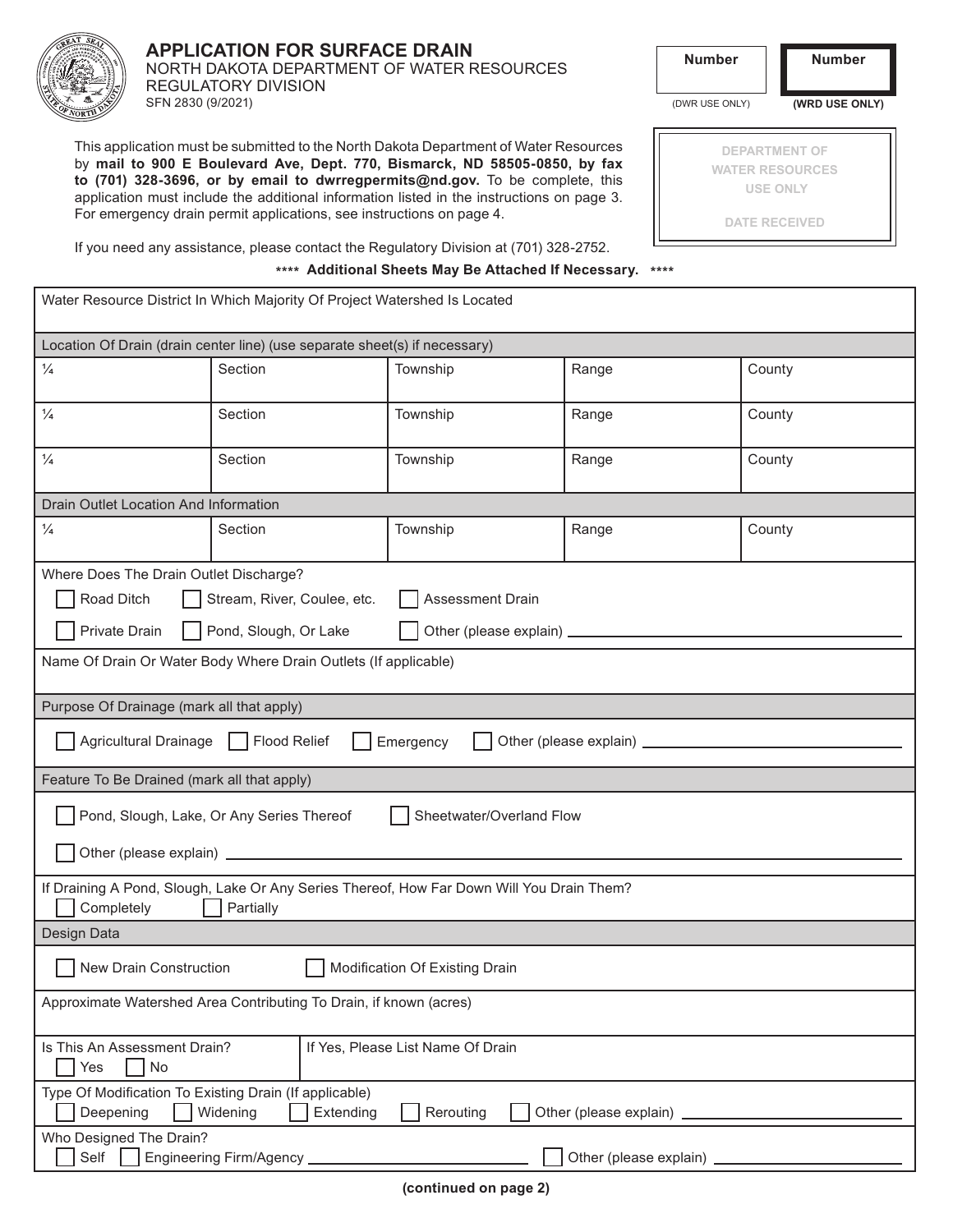| Additional Project Details, Design Information, and Comments                                                                                                                                                                                                                                                                                                                                                                                                                                                                                                                                                                |                                          |                      |                        |          |  |  |  |  |  |  |
|-----------------------------------------------------------------------------------------------------------------------------------------------------------------------------------------------------------------------------------------------------------------------------------------------------------------------------------------------------------------------------------------------------------------------------------------------------------------------------------------------------------------------------------------------------------------------------------------------------------------------------|------------------------------------------|----------------------|------------------------|----------|--|--|--|--|--|--|
|                                                                                                                                                                                                                                                                                                                                                                                                                                                                                                                                                                                                                             |                                          |                      |                        |          |  |  |  |  |  |  |
| Drainage Method                                                                                                                                                                                                                                                                                                                                                                                                                                                                                                                                                                                                             |                                          |                      |                        |          |  |  |  |  |  |  |
| Gravity (See Section A)<br>Pumping (See Section B)<br>Placement Of Fill (See Section C)                                                                                                                                                                                                                                                                                                                                                                                                                                                                                                                                     |                                          |                      |                        |          |  |  |  |  |  |  |
| (A) Gravity (if checked above)                                                                                                                                                                                                                                                                                                                                                                                                                                                                                                                                                                                              |                                          |                      |                        |          |  |  |  |  |  |  |
| Gravity Type (please fill appropriate fields below)<br>Ditch<br>Pipe                                                                                                                                                                                                                                                                                                                                                                                                                                                                                                                                                        |                                          |                      |                        |          |  |  |  |  |  |  |
|                                                                                                                                                                                                                                                                                                                                                                                                                                                                                                                                                                                                                             | Length Of Drain (feet)                   |                      | Maximum Cut (D) (feet) |          |  |  |  |  |  |  |
| Ditch                                                                                                                                                                                                                                                                                                                                                                                                                                                                                                                                                                                                                       | Bottom Width (B) (feet)                  |                      | Side Slopes (S:1 foot) |          |  |  |  |  |  |  |
| Pipe Diameter (feet)                                                                                                                                                                                                                                                                                                                                                                                                                                                                                                                                                                                                        | Pipe Slope (feet per foot)               |                      |                        |          |  |  |  |  |  |  |
| (B) Pumping (if checked above)                                                                                                                                                                                                                                                                                                                                                                                                                                                                                                                                                                                              |                                          |                      |                        |          |  |  |  |  |  |  |
| Pumping Rate (gallons per minute)                                                                                                                                                                                                                                                                                                                                                                                                                                                                                                                                                                                           | Pumping Rate (cubic feet per second)     |                      |                        |          |  |  |  |  |  |  |
| Pump Style<br>Movable<br><b>Fixed or Stationary</b>                                                                                                                                                                                                                                                                                                                                                                                                                                                                                                                                                                         | Pump Type<br>Submersible<br>Other        |                      |                        |          |  |  |  |  |  |  |
| (C) Placement Of Fill (if checked above)                                                                                                                                                                                                                                                                                                                                                                                                                                                                                                                                                                                    |                                          |                      |                        |          |  |  |  |  |  |  |
| Fill Volume (cubic yards)                                                                                                                                                                                                                                                                                                                                                                                                                                                                                                                                                                                                   |                                          |                      |                        |          |  |  |  |  |  |  |
| Other Information                                                                                                                                                                                                                                                                                                                                                                                                                                                                                                                                                                                                           |                                          |                      |                        |          |  |  |  |  |  |  |
| Will The Drain Incorporate A Control Structure?<br>No<br>Yes                                                                                                                                                                                                                                                                                                                                                                                                                                                                                                                                                                |                                          |                      |                        |          |  |  |  |  |  |  |
| If Yes, Please Explain                                                                                                                                                                                                                                                                                                                                                                                                                                                                                                                                                                                                      |                                          |                      |                        |          |  |  |  |  |  |  |
| Anticipated Construction Start Date                                                                                                                                                                                                                                                                                                                                                                                                                                                                                                                                                                                         | Anticipated Construction Completion Date |                      |                        |          |  |  |  |  |  |  |
| <b>Applicant's Certification</b>                                                                                                                                                                                                                                                                                                                                                                                                                                                                                                                                                                                            |                                          |                      |                        |          |  |  |  |  |  |  |
| I, the undersigned, am applying for a permit as required under North Dakota Century Code (N.D.C.C.) § 61-32-03. I understand that I must comply<br>with N.D.C.C. § 61-32-03 and North Dakota Administrative Code art. 89-02, and that I must adhere to any conditions required by the Water Resource<br>District and Department of Water Resources as part of an approved permit for this application. Additionally, I acknowledge that my project is accurately<br>described and depicted in this application as I intend to construct it. My signature below acknowledges that I have read and agree to these statements. |                                          |                      |                        |          |  |  |  |  |  |  |
| Affiliation To Proposed Drain<br>Landowner<br>Renter/Tenant<br>Water Resource District/Agency<br>Other $\mathbf{-}$                                                                                                                                                                                                                                                                                                                                                                                                                                                                                                         |                                          |                      |                        |          |  |  |  |  |  |  |
| Applicant Name (if not an individual, please list organization name)                                                                                                                                                                                                                                                                                                                                                                                                                                                                                                                                                        |                                          |                      |                        |          |  |  |  |  |  |  |
| Address                                                                                                                                                                                                                                                                                                                                                                                                                                                                                                                                                                                                                     | City                                     |                      | <b>State</b>           | ZIP Code |  |  |  |  |  |  |
| Cell Phone Number<br>Telephone Number                                                                                                                                                                                                                                                                                                                                                                                                                                                                                                                                                                                       |                                          | <b>Email Address</b> |                        |          |  |  |  |  |  |  |
| <b>Applicant Signature</b>                                                                                                                                                                                                                                                                                                                                                                                                                                                                                                                                                                                                  | Date                                     |                      |                        |          |  |  |  |  |  |  |
| Landowner Name (print) (if not the applicant)                                                                                                                                                                                                                                                                                                                                                                                                                                                                                                                                                                               |                                          |                      |                        |          |  |  |  |  |  |  |
| Landowner Signature (if not the applicant)                                                                                                                                                                                                                                                                                                                                                                                                                                                                                                                                                                                  | Date                                     |                      |                        |          |  |  |  |  |  |  |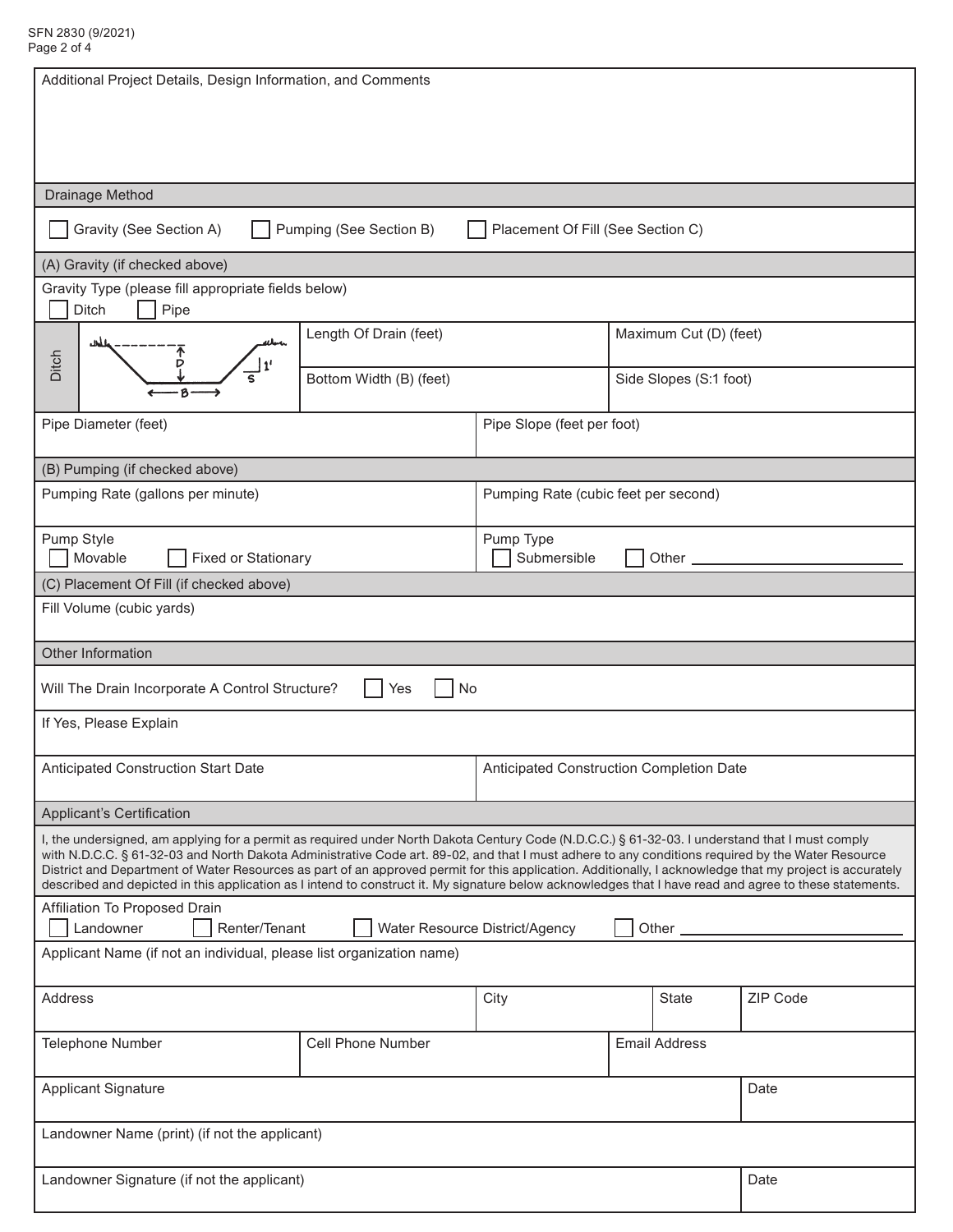# **INSTRUCTIONS FOR FILING A SURFACE DRAIN APPLICATION UNDER NORTH DAKOTA CENTURY CODE § 61-32-03**

A person seeking to construct a surface drain having a watershed area of 80 acres or more (see "Is a Permit Required" below) must submit a completed permit application to the Department of Water Resources. To be complete, the application must include all information listed below. If the purpose of the drainage is for an emergency, please see instructions on page 4 of this application.

- 1. A completed "Application For Surface Drain" form.
- 2. A detailed drawing depicting the surface drain's location on an aerial photo. The drawing must include the drain's:
	- a. Location description in Section-Township-Range format.
	- b. Physical footprint of the drain layout including the locations of any, if applicable:
		- i. Ditch and pipe locations,
		- ii. Pump location(s),
		- iii. Placement of fill,
		- iv. Other appurtenant works, including weirs, dikes, control structures, etc.,
		- v. Identification of existing road culverts utilized and descriptions of any proposed culvert additions or modifications.
	- c. A depiction of the flow direction from the outlet location.
- 3. Any additional information, such as a downstream impact analysis, requested by the Water Resource District or Department of Water Resources from the applicant to make an informed decision on the application.

# **Is a Permit Required?**

**North Dakota Century Code § 61-32-03 -** Draining a pond, slough, lake, or sheetwater, or any series thereof, which has a watershed area comprising eighty acres or more, requires a permit from the state engineer and water resource district within which is found a majority of the watershed or drainage area. The determination of the watershed or drainage area must be made using the best available maps or surveys.

> For more information on drainage permitting, please visit http://www.dwr.nd.gov/reg\_approp/drainagepermits/.